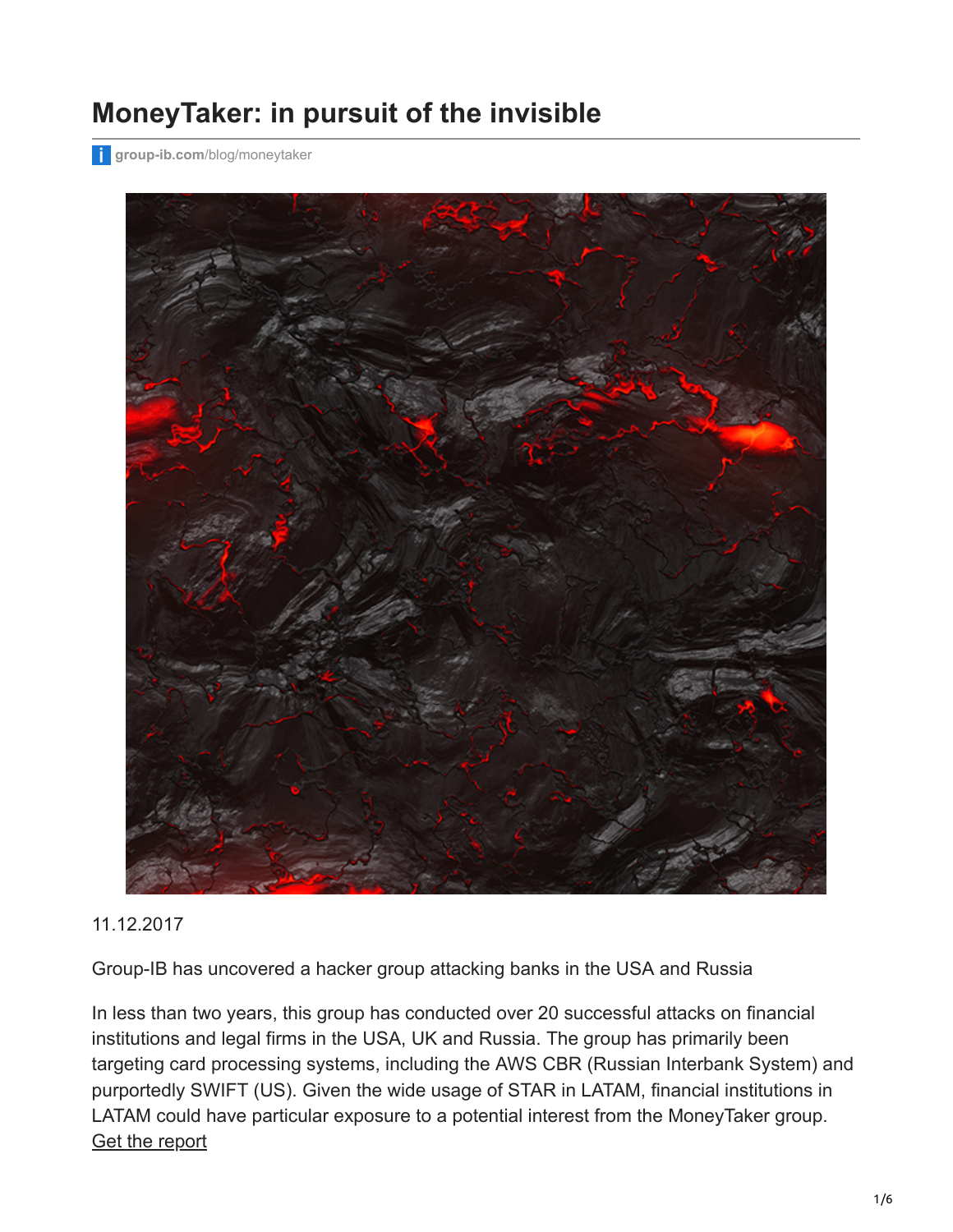Although the group has been successful at targeting a number of banks in different countries, to date, they have gone unreported. In addition to banks, the MoneyTaker group has attacked law firms and also financial software vendors. In total, Group-IB has confirmed 20 companies as MoneyTaker victims, with 16 attacks on US organizations, 3 attacks on Russian banks and 1 in the UK.

By constantly changing their tools and tactics to bypass antivirus and traditional security solutions and most importantly carefully eliminating their traces after completing their operations, the group has largely gone unnoticed.

"MoneyTaker uses publicly available tools, which makes the attribution and investigation process a non-trivial exercise. In addition, incidents occur in different regions worldwide and at least one of the US Banks targeted had documents successfully exfiltrated from their networks, twice. Group-IB specialists expect new thefts in the near future and in order to reduce this risk, Group-IB would like to contribute our report identifying hacker tools, techniques as well as indicators of compromise we attribute to MoneyTaker operations".



**Dmitry Volkov**

### **Co-Founder Group-IB and Head of Intelligence**

MoneyTaker attacks: past and future

The first attack in the US that Group-IB attributes to this group was conducted in the spring of 2016: money was stolen from the bank by gaining access to First Data's "STAR" network operator portal. Since that time, the group attacked companies in California, Utah, Oklahoma, Colorado, Illinois, Missouri, South Carolina, North Carolina, Virginia and Florida.

In 2016, Group-IB identified 10 attacks conducted by MoneyTaker; 6 attacks on banks in the US, 1 attack on a US service provider, 1 attack on a bank in the UK and 2 attacks on Russian banks. Only one incident involving a Russian bank was promptly identified and prevented that is known to Group-IB.

In 2017, the number of attacks has remained the same with 8 US banks, 1 law firm and 1 bank in Russia being targeted. The geography, however, has narrowed to only the USA and Russia.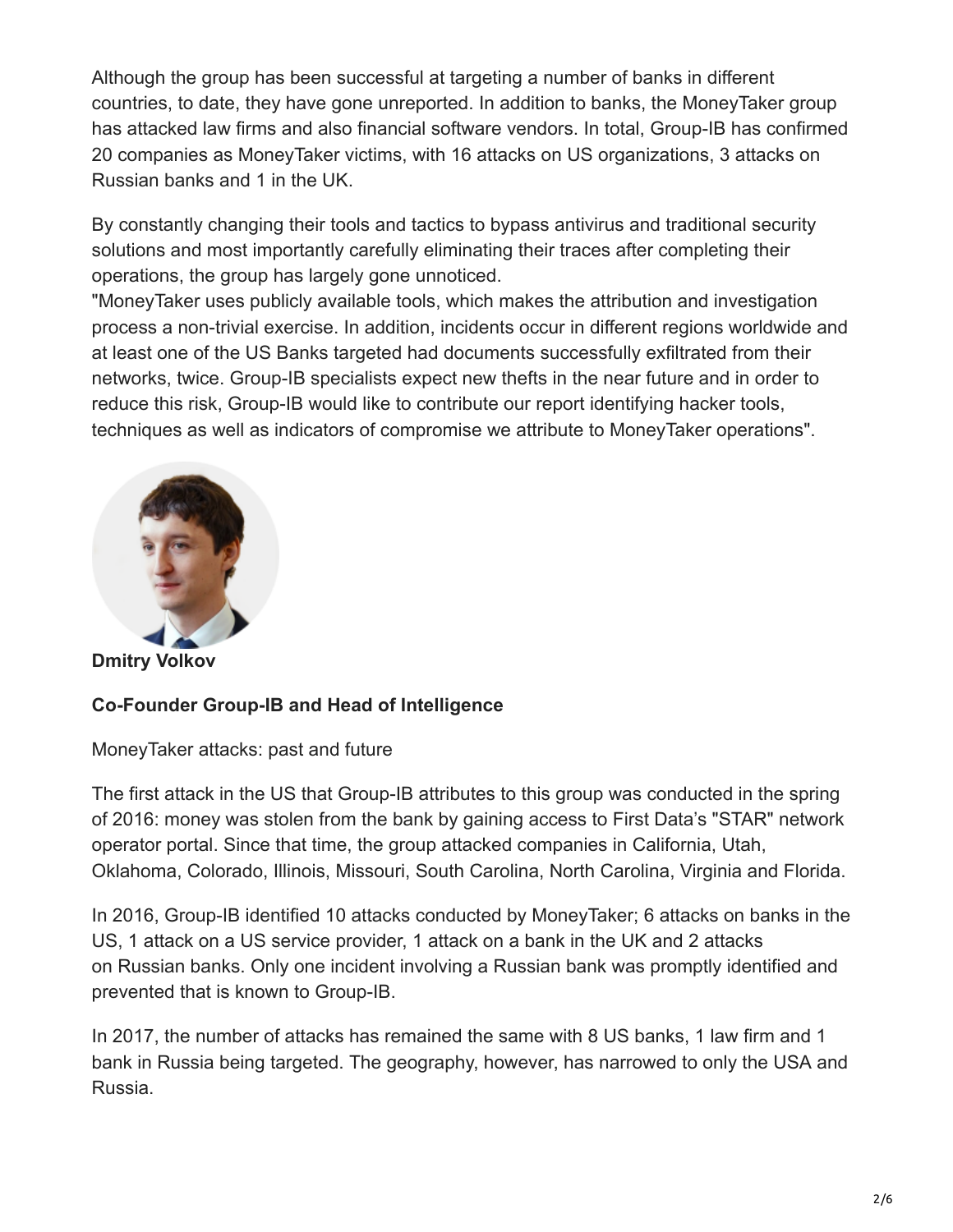# **MoneyTaker** 1.5 years of silent operations

According to Group-IB, from May 2016 to November 2017, dozens of banks were attacked in the US. At least one of the US group-ib.com twitter.com/GroupIB\_GIB



#### Connections between incidents

Using the Group-IB Threat Intelligence system, Group-IB researchers have discovered connections between all 20 incidents throughout 2016 and 2017. Connections were identified not only in the tools used, but also the distributed infrastructure, one-time-use components in the attack toolkit of the group and specific withdrawal schemes – using unique accounts for each transaction. Another distinct feature of this group is that they stick around after the event, continuing to spy on a number of impacted banks and sending corporate emails and other documents to Yandex and Mail.ru free email services in the first.last@yandex.com format.

Important findings that enabled Group-IB to discover the links between crimes include privilege escalation tools compiled based on codes presented at the Russian cybersecurity conference ZeroNights 2016. Also, in some incidents, hackers used the infamous Citadel and Kronos banking Trojans. The latter was used to deliver Point-of-Sale (POS) malware dubbed ScanPOS.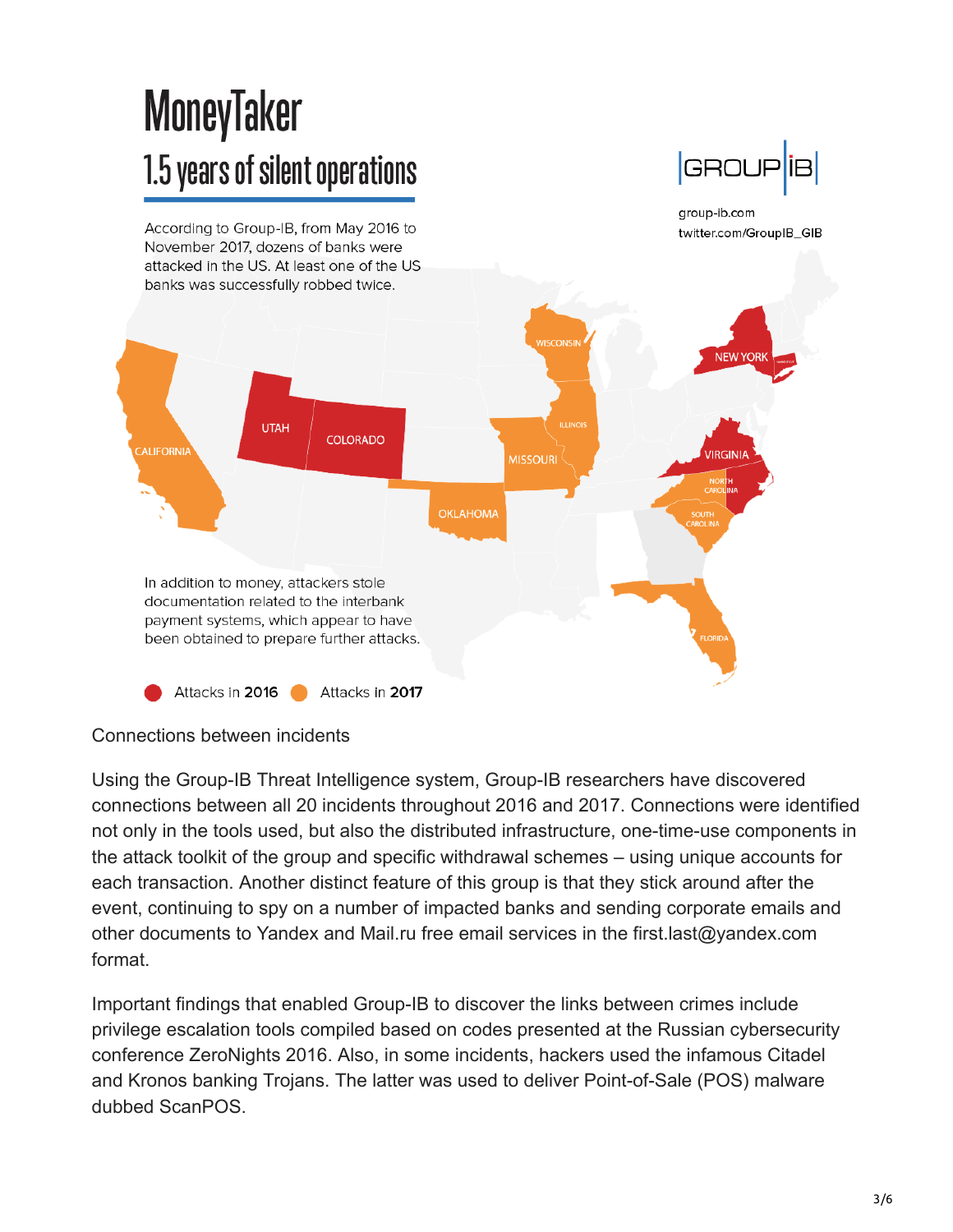| <b>Group 1</b>                                                                                                                                                                                                                                                                                      | <b>Group 2</b>                                                                                                                                                                                                                                   | <b>Group 3</b>                                                                                                         |
|-----------------------------------------------------------------------------------------------------------------------------------------------------------------------------------------------------------------------------------------------------------------------------------------------------|--------------------------------------------------------------------------------------------------------------------------------------------------------------------------------------------------------------------------------------------------|------------------------------------------------------------------------------------------------------------------------|
| 17 incidents in US and UK<br>organizations. In the majority<br>of instances, hackers used the<br>same C&C server to control the<br>initial part of their attacks. In<br>some cases, we saw a similar<br>use of the infrastructure from<br>which remote connections were<br>performed using LogMeln. | 2 incidents occurred in Russia<br>in the autumn of 2016. The two<br>attacks occurred at the same<br>time; in both cases Meterpreter<br>was used to attack the same<br>target - servers of the Russian<br>interbank transfer system<br>(AWS CBR). | 1 incident in Russia in the<br>autumn of 2017. The attack<br>was conducted on the AWS<br><b>CBR using Meterpreter.</b> |

#### **Common features of Groups 1-3**

- Metasploit used to infiltrate corporate networks
- SSL certificates generated using popular brands to protect traffic between Meterpreter and C&C
- Russian-speaking attackers
- Own developers who create unique tools
- Modification of the malicious code during attack
- Covering tracks of the initial infection vector
- Setting up forwarding corporate emails to Yandex and Mail.ru, free mail services.

#### Connections between incidents

By analyzing the attack infrastructure, Group-IB identified that they group continuously exfiltrates internal banking documentation to learn about bank operations in preparation for future attacks. Exfiltrated documents include: admin guides, internal regulations and instructions, change request forms, transaction logs, etc. A number of incidents with copied documents that describe how to make transfers through SWIFT are being investigated by Group-IB. Their contents and geography indicate that banks in Latin America may be targeted next by MoneyTaker.

Group-IB has provided Europol and Interpol with detailed information about the MoneyTaker group for further investigative activities as part of our cooperation in fighting cybercrime. MoneyTaker: arsenal for attacks

Group-IB reports that MoneyTaker uses both borrowed and their own self-written tools. For example, to spy on bank operators they developed an application with 'screenshot' and 'keylogger' capabilities. This program is designed to capture keystrokes, take screenshots of the user's desktop and get contents from the clipboard. The application is compiled in Delphi and contains 5 timers: functions of the application (such as taking screenshots, capturing keystrokes, disabling itself) are executed once the timer triggers. To circumvent antivirus and automated sample analysis, hackers again used 'security measures': they implemented the anti-emulation function in the timer code.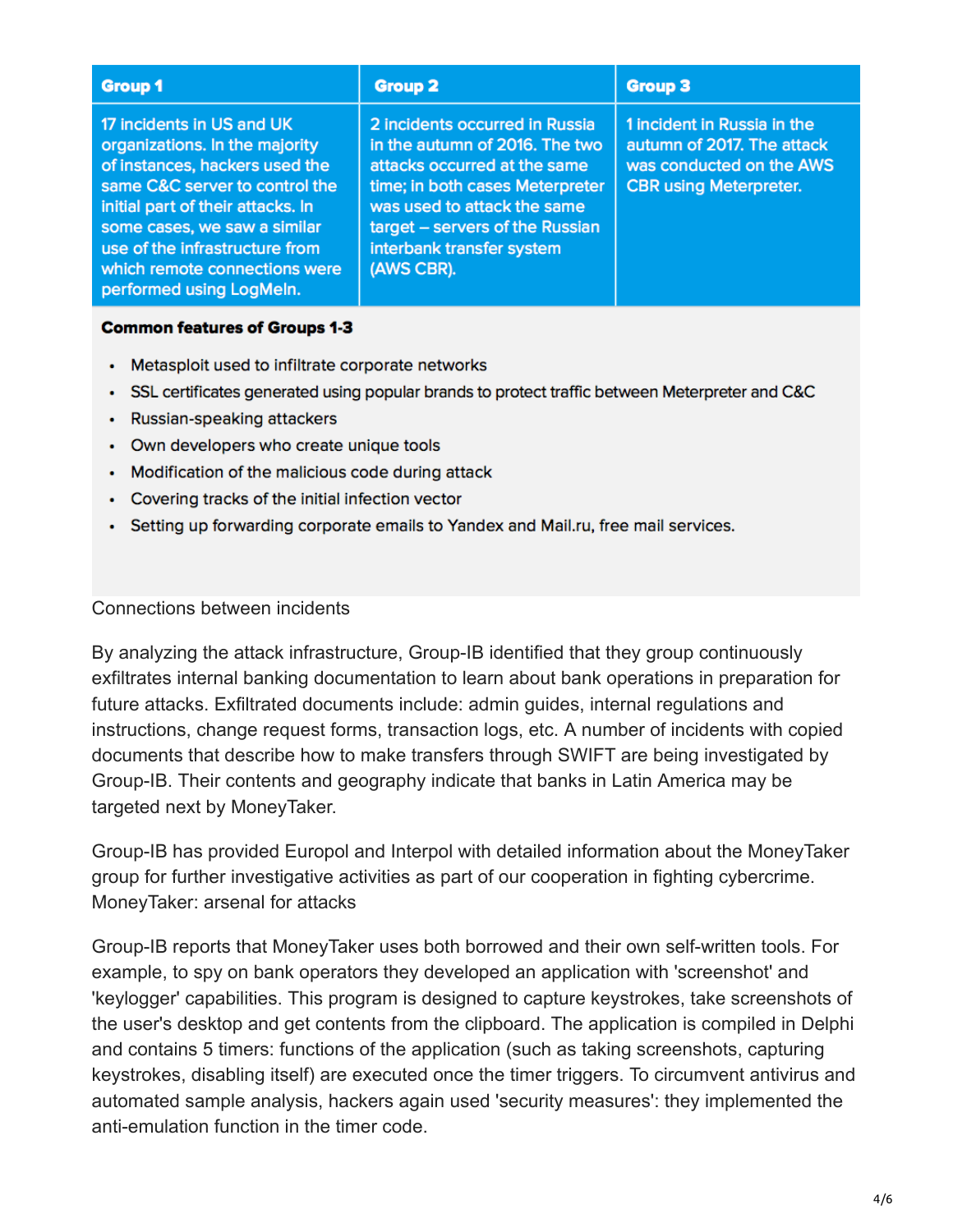In an attack on a Russian bank through the AWS CBR, hackers used a tool called MoneyTaker v5.0, which the group has been named after. Each component of this modular program performs a certain action: searches for payment orders and modifies them, replaces original payment details with fraudulent ones, and then erases traces. The success of replacement is due to the fact that at this stage the payment order has not yet been signed, which will occur after payment details are replaced. In addition to hiding the tracks, the concealment module again substitutes the fraudulent payment details in a debit advice after the transaction back with the original ones. This means that the payment order is sent and accepted for execution with the fraudulent payment details, and the responses come as if the payment details were the initial ones. This gives cybercriminals extra time to mule funds before the theft is detected.

#### Leaving no trace behind

To conduct targeted attacks, MoneyTaker use a distributed infrastructure that is difficult to track. A unique feature of the infrastructure is a persistence server, which delivers payloads only to victims with an IP addresses in MoneyTaker's whitelist.

To control the full operation, MoneyTaker uses a Pentest framework Server. On it, the hackers install a legitimate tool for penetration testing – Metasploit. After successfully infecting one of the computers and gaining initial access to the system, the attackers perform reconnaissance of the local network in order to gain domain administrator privileges and eventually consolidate control over the network. Hackers use Metasploit to conduct all these activities: network reconnaissance, search for vulnerable applications, exploit vulnerabilities, escalate systems privileges, and collect information.

The group uses 'fileless' malware only existing in RAM and is destroyed after reboot. To ensure persistence in the system MoneyTaker relies on PowerShell and VBS scripts - they are both difficult to detect by antivirus and easy to modify. In some cases, they have made changes to source code 'on the fly' – during the attack.

After successful infection, they carefully erase malware traces. However, when investigating an incident in Russia, we managed to discover the initial point of compromise: hackers penetrated the bank's internal network by gaining access to the home computer of the bank's system administrator.

In addition, to protect C&C communications from being detected by security teams, MoneyTaker employs SSL certificates generated using names of well-known brands: Bank of America, Federal Reserve Bank, Microsoft, Yahoo, etc.), instead of filling the fields out randomly. In the US, they used the LogMeIn Hamachi solution for remote access. Attacks on card processing